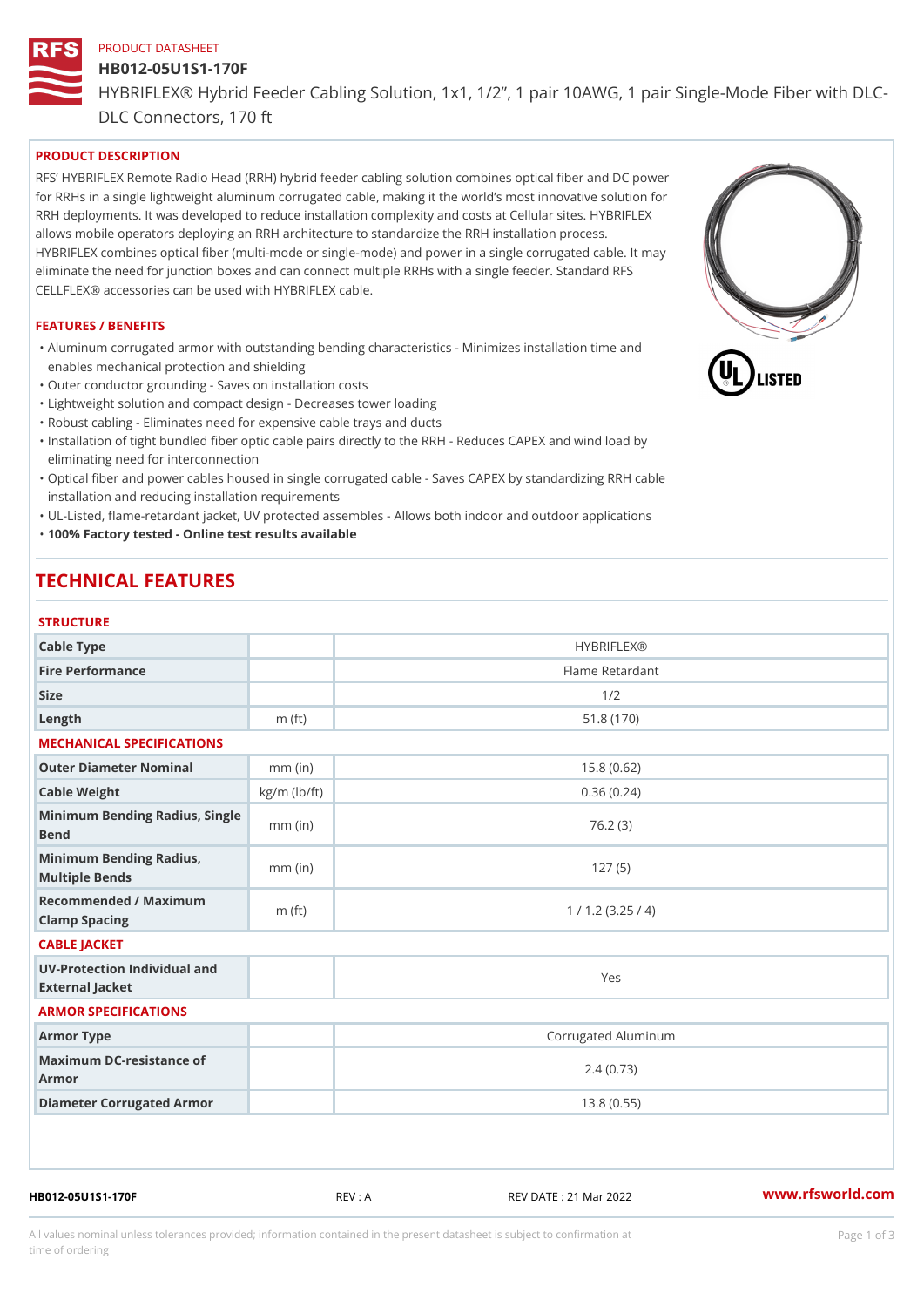#### PRODUCT DATASHEET

### HB012-05U1S1-170F

HYBRIFLEX® Hybrid Feeder Cabling Solution, 1x1, 1/2, 1 pair 10AWG, DLC Connectors, 170 ft

| DC POWER CABLE SPECIFICATIONS                                                                                                |                             |                                                      |
|------------------------------------------------------------------------------------------------------------------------------|-----------------------------|------------------------------------------------------|
| Number of DC Pairs                                                                                                           |                             | $\mathbf{1}$                                         |
| Maximum DC-Resistance $\bigotimes_{k=m}^{\infty}$ ( $\bigotimes_{k=m}^{\infty}$ /km ( $\bigotimes_{k=m}^{\infty}$ )<br>Cable |                             | 3.41(1.04)                                           |
| Cross Section of Power Cnamb Pe (A W G)                                                                                      |                             | 5.3(10)                                              |
| DC Wire Jacket Material                                                                                                      |                             | $PVC/Ny$ lon                                         |
| DC Cable Single Bending Rhandi(uish)                                                                                         |                             | 83 (3.3)                                             |
| DC Cable Diameter                                                                                                            | $mm$ (in)                   | 4.2(0.165)                                           |
| DC Standards (Meets or Exceeds)                                                                                              |                             | For use in Type MC per UL 1569, PVC Nylon, RoHS/REAC |
| Break-out length (Top)                                                                                                       | $mm$ (in)                   | 559 (22)                                             |
| Break-out length (Bottom) mm (in)                                                                                            |                             | 914(36)                                              |
| <b>F/O CABLE SPECIFICATIONS</b>                                                                                              |                             |                                                      |
| Number of F/O Pairs                                                                                                          |                             | $\mathbf{1}$                                         |
| F/O Cable Type                                                                                                               |                             | G657-A2 Single Mode, Bend Tolerant                   |
| Core/Clad                                                                                                                    | $\mu$ m                     | 9/125                                                |
| Single Bending Radius                                                                                                        | $mm$ (in)                   | 83 (3.3)                                             |
| F/O Standards (Meets or<br>Exceeds)                                                                                          |                             | UL Listed Type OFNR (UL1666), RoHS Compliant         |
| Optical Loss                                                                                                                 | dB/Km                       | $0.5 \ @ \ 1310 \ nm$<br>$0.5 \t@ 1550 nm$           |
| FO Break-out Length (Top)mm (in)                                                                                             |                             | 584 (23)                                             |
| FO Break-out Length (Bottomm) (in)                                                                                           |                             | 965(38)                                              |
| Fiber Termination End                                                                                                        |                             | <b>DLC</b> Connector                                 |
| Fiber Termination End 2                                                                                                      |                             | <b>DLC</b> Connector                                 |
| TESTING AND ENVIRONMENTAL                                                                                                    |                             |                                                      |
| Storage Temperature                                                                                                          | $^{\circ}$ C ( $^{\circ}$ F | $-40$ to $70$ ( $-40$ to $158$ )                     |
| Operation Temperature                                                                                                        | $^{\circ}$ C ( $^{\circ}$ F | $-40$ to $65$ ( $-40$ to $149$ )                     |
| Installation Temperature                                                                                                     | $^{\circ}$ C ( $^{\circ}$ F | $-20$ to 65 ( $-4$ to 149)                           |
| Jacket Specifications                                                                                                        |                             | UL1569 Type MC, UL Listed                            |

### EXTERNAL DOCUMENT LINKS

On-line Factory Te[s](https://www.rfsworld.com/pictures/userfiles/programs/AAST Latest Version.zip)teRvesults:

#### NOTES

Nominal length equals length of armored trunk plus not include bottom breakout; bottom breakout length to the total assembly length tip to tip

HB012-05U1S1-170F REV : A REV DATE : 21 Mar 2022 [www.](https://www.rfsworld.com)rfsworld.com